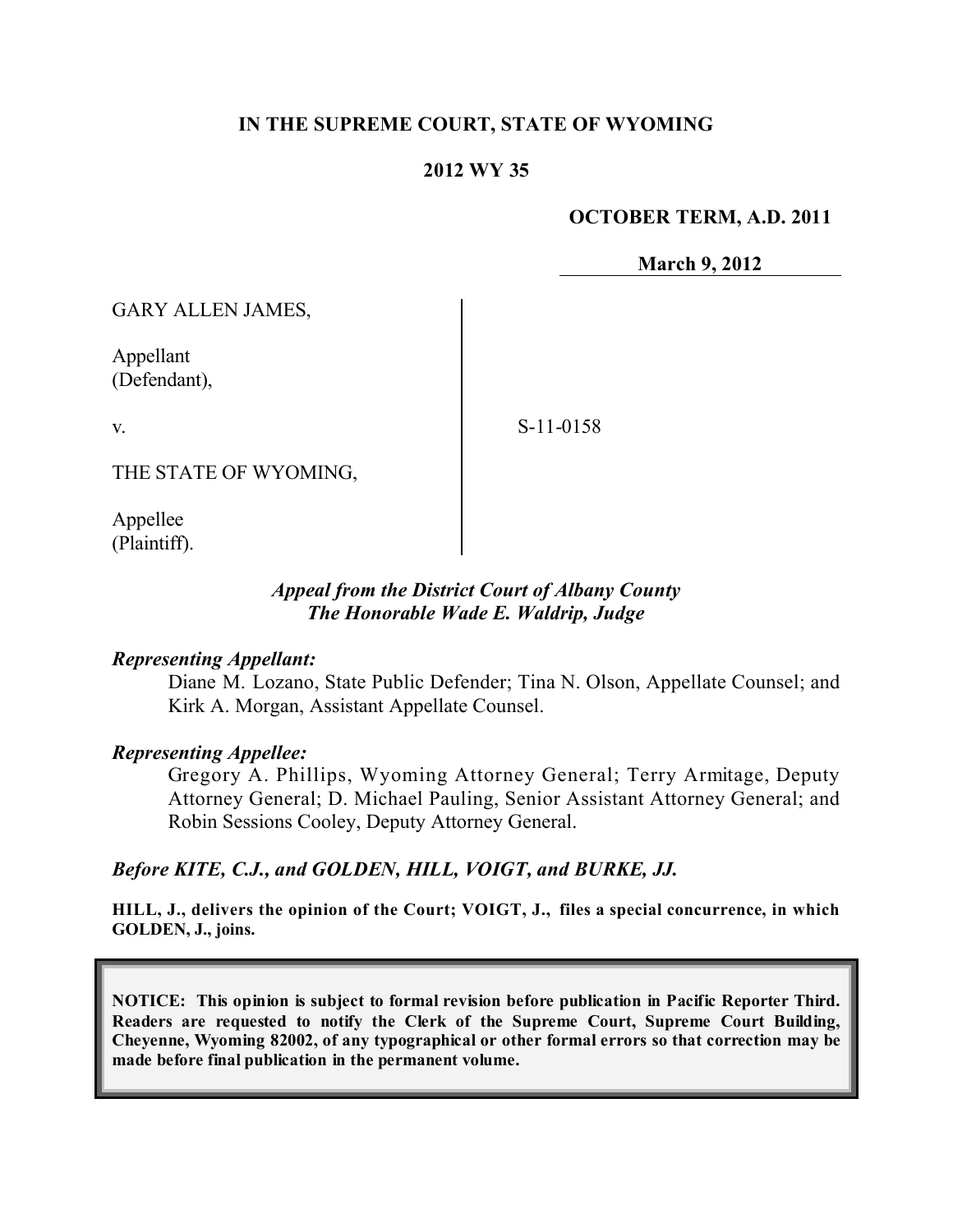**HILL,** Justice.

[¶1] Gary Allen James was convicted of two counts of aggravated assault and battery and two counts of DUI with serious bodily injury. The district court imposed four consecutive sentences, but James contends on appeal that the convictions should have merged to two convictions for sentencing purposes. We affirm.

### **ISSUE**

[¶2] James presents one issue for our consideration:

The district court erred when it imposed consecutive sentences in violation of [James'] constitutional right against multiple punishments for the same offense.

# **FACTS**

[¶3] In the very early morning of April 15, 2010, James and three passengers headed from Centennial to Laramie on Wyoming Highway 130. The four friends had spent the night partying in Centennial and also had shared a fifth of whiskey.

[¶4] Because James was drunk and driving recklessly, he was unable to negotiate a curve near milepost 8 on Wyoming Highway 130. The vehicle rolled twice and landed upright. The road was dry and the weather was clear.

[¶5] Two passengers were seriously injured when they were thrown from the vehicle, and both were life flighted to Colorado. One suffered a crushed skull and a brain injury, and now must walk with the assistance of a cane. The other's hip and leg bones were crushed, and his colon was bruised. He is in a wheelchair and must wear a colostomy bag. The third passenger was seat belted and walked away from the crash. James also managed to walk away unscathed.

[¶6] One of the officers that responded smelled alcohol and noticed James' bloodshot, watery eyes and slurred speech. James told the officer that he and his friends were drunk. After he was treated at the hospital, James was placed under arrest, as his blood alcohol content registered .195% the night before – almost 2 ½ times the legal limit of .08%.

[¶7] The State charged James with two counts of DUI causing serious bodily injury in violation of Wyo. Stat. Ann. § 31-5-233(b)(i) (h)(i) (LexisNexis 2011), and two counts of aggravated assault and battery in violation of Wyo. Stat. Ann.  $\S 6$ -2-502(a)(i) or (ii) (LexisNexis 2011). Habitual offender status was added in an amended information. Initially, James pled not guilty to all four counts. However, the parties reached a plea agreement, which provided as follows: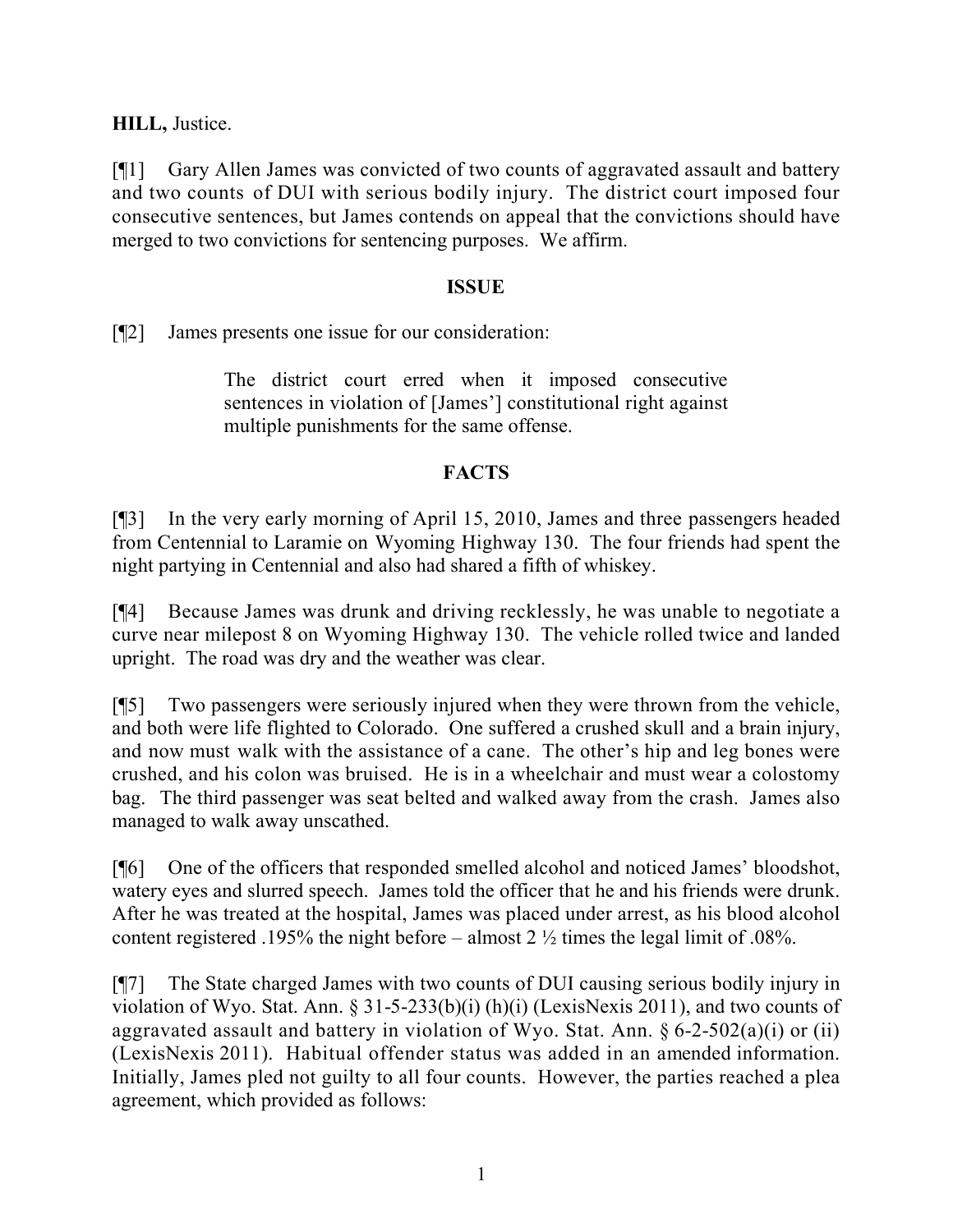- 1) [James] will plead guilty to Count One, Count Two and Count Four as charged herein and no contest to Count Three as charged herein;
- 2) In exchange for the above plea of guilty, the State of Wyoming will remove the habitual offender allegation contained in the felony information filed herein;
- 3) There is no agreement as to sentencing in this matter.

[¶8] James pled as outlined above, and the court entered a Change of Plea. After receiving the presentence investigation report, the court held its sentencing. The district court sentenced James to four consecutive terms of eight to ten years of incarceration. James timely appealed.

### **STANDARD OF REVIEW**

[¶9] This Court reviews *de novo* the question of whether a defendant's constitutional protection against double jeopardy has been violated. *Daniel v. State*, 2008 WY 87, ¶ 7, 189 P.3d 859, 862 (Wyo. 2008). We consider protections provided by the fifth amendment to the United States Constitution and by art. 1, § 11 of the Wyoming Constitution to be equivalent. *Id.,* ¶ 8 at 862.

# **DISCUSSION**

[¶10] James contends on appeal that the district court violated his constitutional guarantees against double jeopardy by failing to merge, for sentencing purposes, the DUI and aggravated assault and battery counts relating to each victim. He argues that the merger doctrine required the district court to sentence him for only two crimes, not four, because there were only two victims.

[¶11] The State responds that while the evidence it would have used at trial to convict James of DUI and aggravated assault and battery charges would have overlapped somewhat, those two crimes are separate and distinct offenses with different elements. Thus, the district court properly ordered James to serve consecutive sentences on each count for which he was convicted. We agree with the State.

[¶12] The double jeopardy provisions of both the United States and Wyoming constitutions afford to individuals three distinct protections:

> 1) [P]rotection against a second prosecution for the same offense following an acquittal; 2) protection against a second prosecution for the same offense after a conviction; and 3) protection against multiple punishments for the same offense.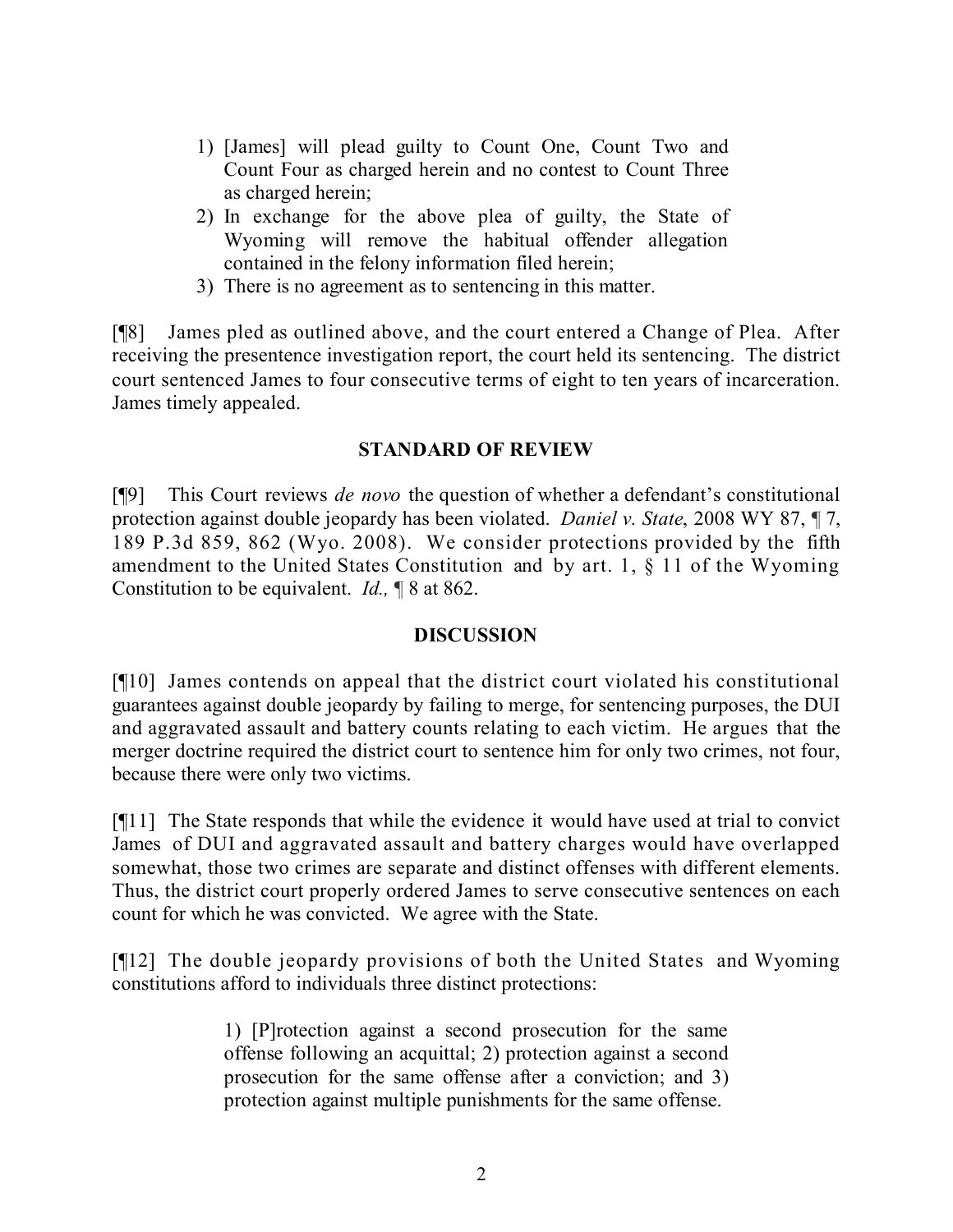*Meyers v. State*, 2005 WY 163, ¶ 9, 124 P.3d 710, 714 (Wyo. 2005). Here, we are focused on the third protection, about which we recently stated:

> Federal double jeopardy law appears to have been settled in *United States v. Dixon*, 509 U.S. 688, 696, 113 S.Ct. 2849, 2856, 125 L.Ed. 2d 556 (1993), with the Supreme Court's holding that "[i]n both the multiple punishment and multiple prosecution contexts, this Court has concluded that where the two offenses for which the defendant is punished or tried cannot survive the 'same-elements' test, the double jeopardy bar applies." The inquiry under the same-elements test is "whether each offense contains an element not contained in the other; if not, they are the 'same offence' and double jeopardy bars additional punishment and successive prosecution." *Id*. Like the United States Supreme Court, this Court recognizes and follows the same-elements test. *See*, *e.g.*, *Granzer v. State*, 2010 WY 130, ¶ 13, 239 P.3d 640, 645 (Wyo. 2010); *Snow v. State*, 2009 WY 117, ¶ 16, 216 P.3d 505, 510 (Wyo. 2009); and *Najera v. State*, 2009 WY 105, ¶ 11, 214 P.3d 990, 994 (Wyo. 2009).

*Rathbun v. State,* 2011 WY 116, ¶ 6, 257 P.3d 29, 32 (Wyo. 2011).

[¶13] The same-elements test, also known as the statutory elements test, mentioned in *Rathbun*, is derived from *Blockburger v. United States*, 284 U.S. 299, 304, 52 S.Ct. 180, 182, 76 L.Ed. 306 (1932):

> The applicable rule is that where the same act or transaction constitutes a violation of two distinct statutory provisions, the test to be applied to determine whether there are two offenses or only one, is whether each provision requires proof of an additional fact which the other does not.

*State v. Keffer*, 860 P.2d 1118, 1130 (Wyo. 1993). In addition to the same-elements test, this Court has also considered a merger doctrine that allows for the consideration of other factors:

> The question of merger as a bar to multiple sentences for the same act, however, summons a more complex appellate standard of review. As a practical matter, in appeals alleging imposition of multiple sentences for a single act, the focus necessarily expands to embrace those facts proven at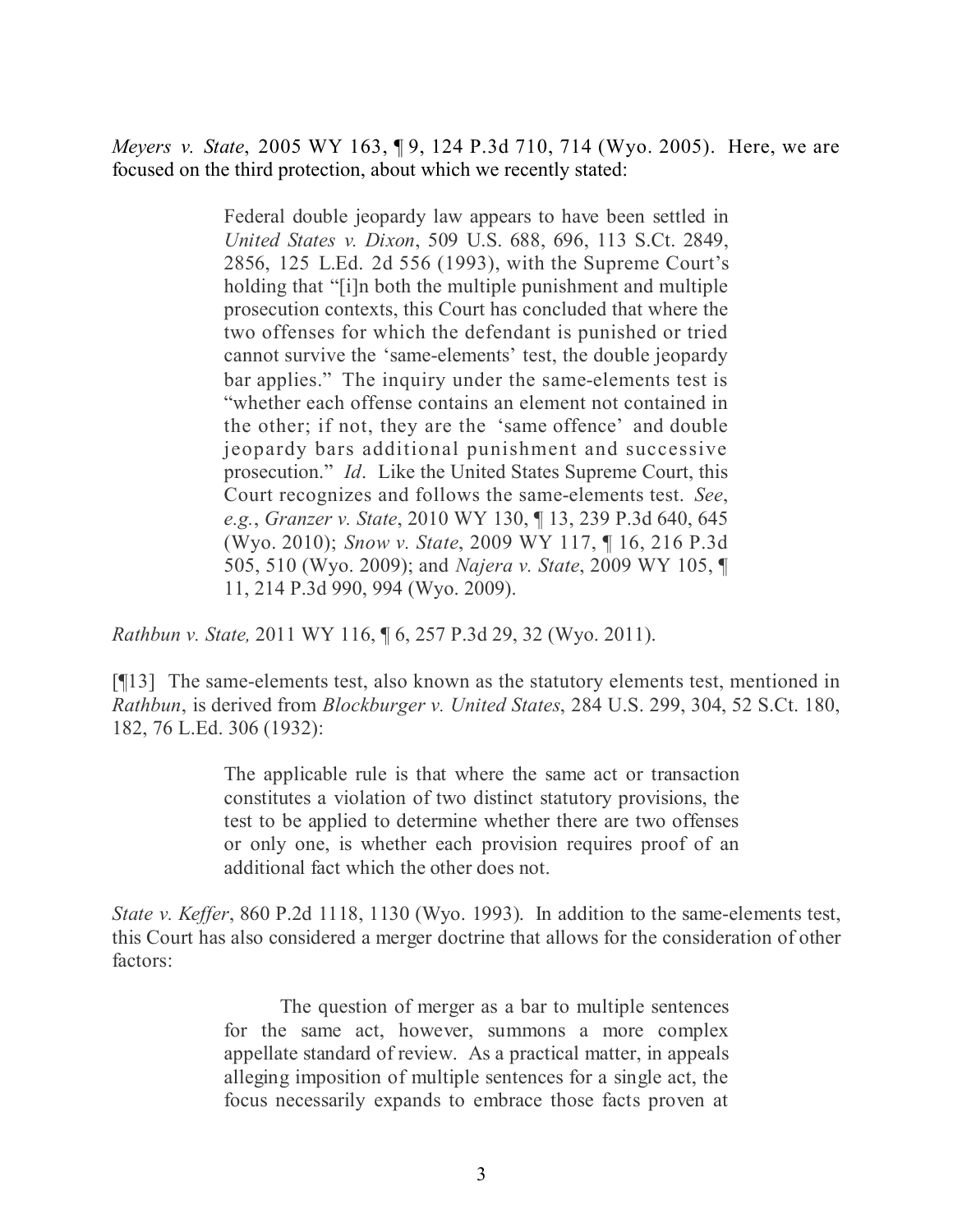trial. The ultimate question becomes whether those facts reveal a single criminal act or multiple and distinct offenses against the victim or victims and hence the State.

*Bilderback v. State*, 13 P.3d 249, 254 (Wyo. 2000). Recently, the *Bilderback* style merger doctrine – considering the facts of the case – has faced some challenges. *See Najera v. State*, 2009 WY 105, ¶ 17, 214 P.3d 990, 995 (Wyo. 2009) (Voigt, J., specially concurring). However, with or without a *Bilderback* fact analysis, the result in this case is the same: James committed two separate offenses against each victim.

[¶14] Even prior to *Bilderback*, another Wyoming case, *Nowack v. State*, 774 P.2d 561 (Wyo. 1989), determined that multiple convictions and punishments may be had for aggravated assault and battery and DUI resulting in serious injury. We discussed this issue at length in *Nowack*:

> "Where independent but overlapping statutes are directed to separate evils, cumulative punishments are intended. *Birr*, 744 P.2d at 1121; *Albernaz*, 450 U.S. at 343 [101 S.Ct. at 1144]." *Lauthern v. State,* 769 P.2d at 355. Both statutes are directed toward the prevention of bodily injury, however one statute protects against drunken drivers while the other protects against outrageous conduct, regardless of the actor's state of sobriety. Those are sufficiently separate purposes to trigger the inference of legislative intent to authorize cumulative punishments.

> > ….

We are satisfied that the legislature contemplated two separate types of conduct in the statutes and intended cumulative punishments. In fact, we are persuaded that any other interpretation could not offer a sense of symmetry to the punishment scheme which most would regard as fair. To accept Nowack's argument that he could only be punished for the misdemeanor would render the absurd result the trial judge sought to avoid -- that of punishing outrageous drunken driving less severely than the same outrageous driving by a sober person. Another alternative might be to leave the felony conviction to stand, but not both the felony and the misdemeanor. That approach treats the sober driver and the drunken driver the same, but it also frustrates the legislature's efforts in dealing with the problem of drunk drivers and ignores the legislature's purpose of reducing the carnage on our highways. [Footnote omitted.]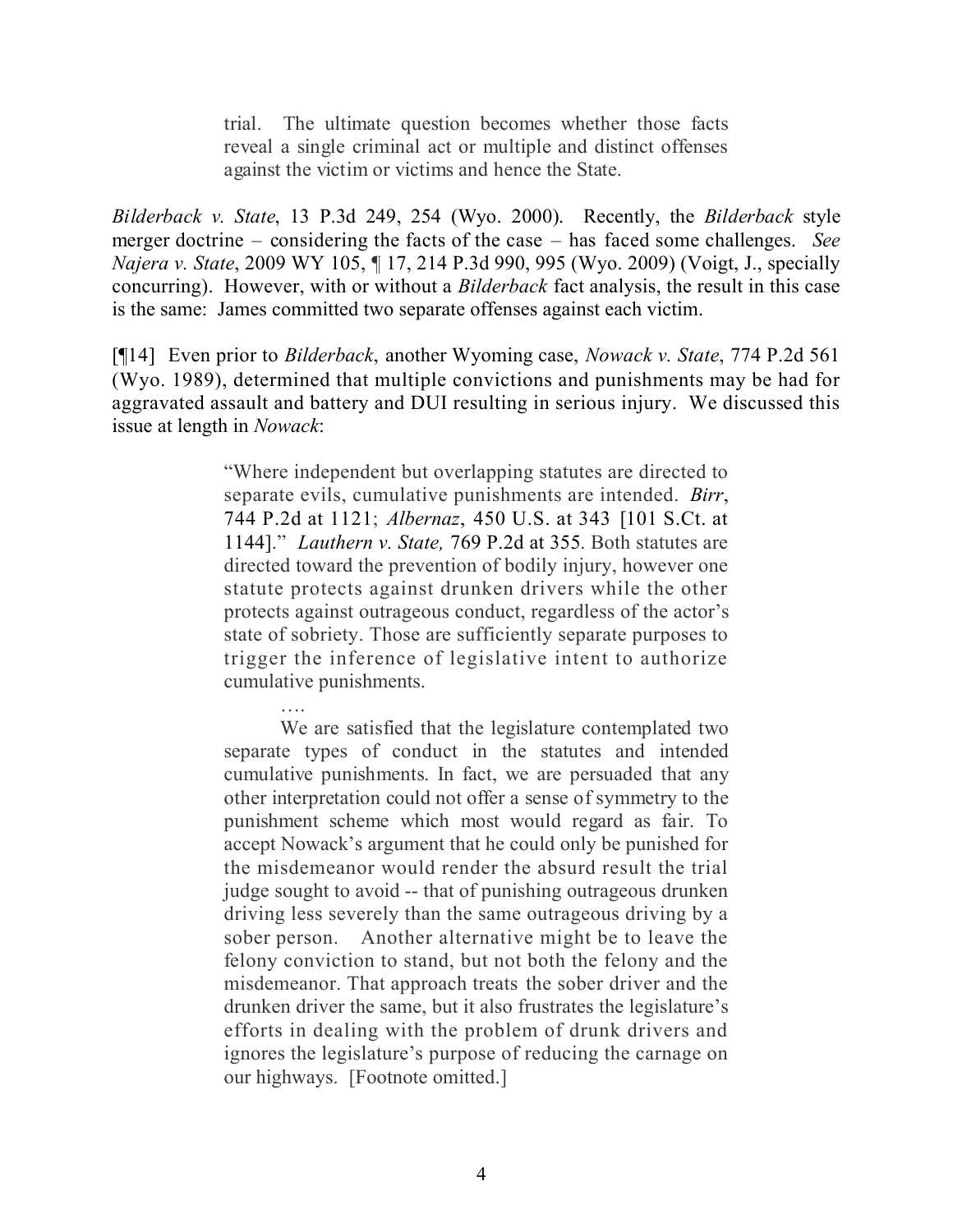Being satisfied that the legislature intended cumulative punishments we could end our inquiry if we were considering multiple punishments imposed after a single trial. But legislative intent alone is insufficient to pass muster under the double jeopardy restriction upon successive trials for the same offense. That brings us to our task, which is to determine whether aggravated assault and battery is the same offense as injury causing D.W.U.I. The test for that determination has come to be the one announced in *Blockburger v. United States,* 284 U.S. 299, 52 S. Ct. 180, 76 L. Ed. 306 (1932) at [304]. [Footnote omitted.]

…. In this case application of the *Blockburger* test is straight forward–the two offenses are not the same. Even though both violations arose from the same incident and both have a common element (serious bodily injury caused by the defendant's conduct), each has an element not found in the other. The injury-producing D.W.U.I. requires proof of driving while intoxicated to a degree making him incapable of safely driving, an element missing from aggravated assault and battery. On the other hand, aggravated assault and battery requires proof of an element not found in injuryproducing D.W.U.I., that being reckless conduct "manifesting extreme indifference to the value of human life." [Footnote omitted.]

We continue to adhere to traditional *Blockburger* analysis. *Lauthern v. State,* 769 P.2d 350; *State v. Carter,* 714 P.2d 1217. In comparing the two charged offenses we conclude that each requires proof of an element not necessary for proof of the other. The fact that evidence of driving under the influence was relied upon in the aggravated assault and battery trial is of no moment. **15** The defendant was not twice subjected to trial for the same offense.

….

[FOOTNOTE 15]: At trial the State presented proof of Nowack's intoxication as well as other evidence of erratic, dangerous, and irresponsible driving. Had the defendant been acquitted in a prior trial it may have been necessary to determine if *issues* had been determined in the first trial which, under principles of collateral estoppel, would be barred from relitigation. *Ashe v. Swenson,* 397 U.S. 436, 90 S.Ct. 1189, 25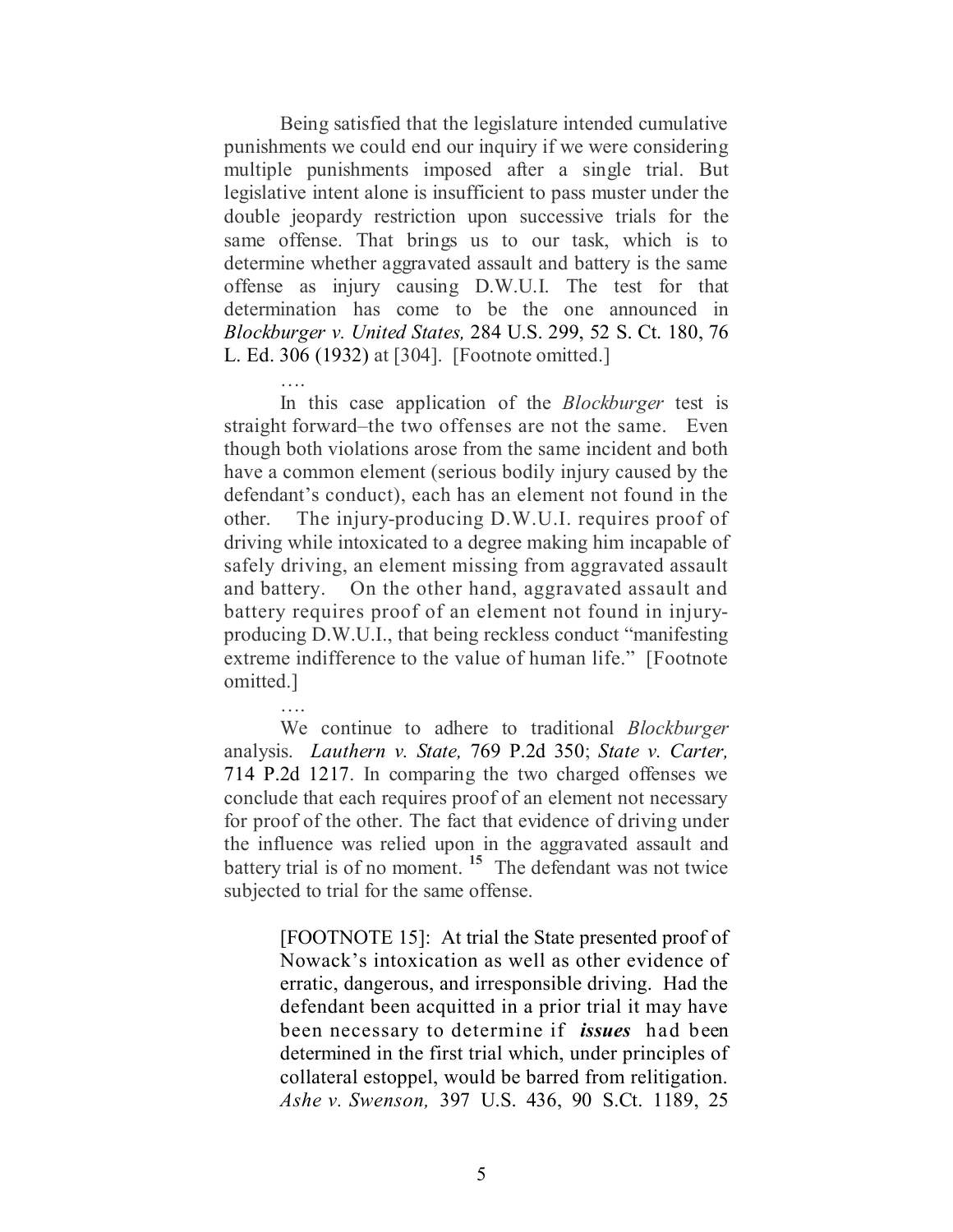L.Ed. 2d 469 (1970). But the matter to be determined would be issue preclusion, not evidence preclusion. Even if issues were barred from relitigation that does not mean the State would necessarily be precluded from again presenting the same facts. Those facts would be properly admissible if they were probative of issues not fully adjudicated. [Emphasis in original.]

# *Id.* 774 P.2d at 567-72.

[¶15] Along these same lines, we have also noted that "[i]n appeals alleging imposition of multiple sentences for a single act, the focus is on those facts proven at trial." *Chapman v. State*, 2001 WY 25, ¶ 25, 18 P.3d 1164, 1174 (Wyo. 2001) (quoting *Rouse v. State*, 966 P.2d 967, 970 (Wyo. 1998)). The ultimate question is whether those facts reveal a single criminal act or multiple distinct offenses against the victim(s). Where facts required for the commission of one offense are a necessary and indispensable precursor to commission of a second offense, the offenses are merged for purposes of sentencing. Such merger is mandatory where the second offense cannot be committed absent commission of the first offense. *Id.*

[¶16] With the aforementioned case law in mind, we initially note that like *Nowack*, the two statutes at issue here are "directed toward the prevention of bodily injury," but "one statute protects against drunken drivers while the other protects against outrageous conduct, regardless of the actor's state of sobriety." *Nowack*, 774 P.2d at 567. "Those are sufficiently separate purposes to trigger the inference of legislative intent to authorize cumulative punishments**.**" *Id.* Each requires proof of an element not necessary for proof of the other.

[¶17] Turning to this case, because James pled guilty (or no contest), he seems to have conceded that both his reckless driving and his intoxication caused the accident and injuries. *See Olson v. State*, 698 P.2d 107, 115 (Wyo. 1985) ("Proof of unsafe driving is not required although such is competent evidence to be considered with all of the other evidence in determining whether the driver is under the influence of intoxicating liquor to a degree that he is incapable of safely driving.").

[¶18] At James' change of plea hearing, the prosecutor provided the following factual basis in support of the charges:

> PROSECUTOR: Specifically, what had happened, on the 14th day of April, 2010, Mr. James met up with Christopher Broderick, Christina Greenfield, and Jason Gonzales. They bought a fifth of whiskey from Foster's, a bar here in town. They proceeded to consume that fifth of whiskey through the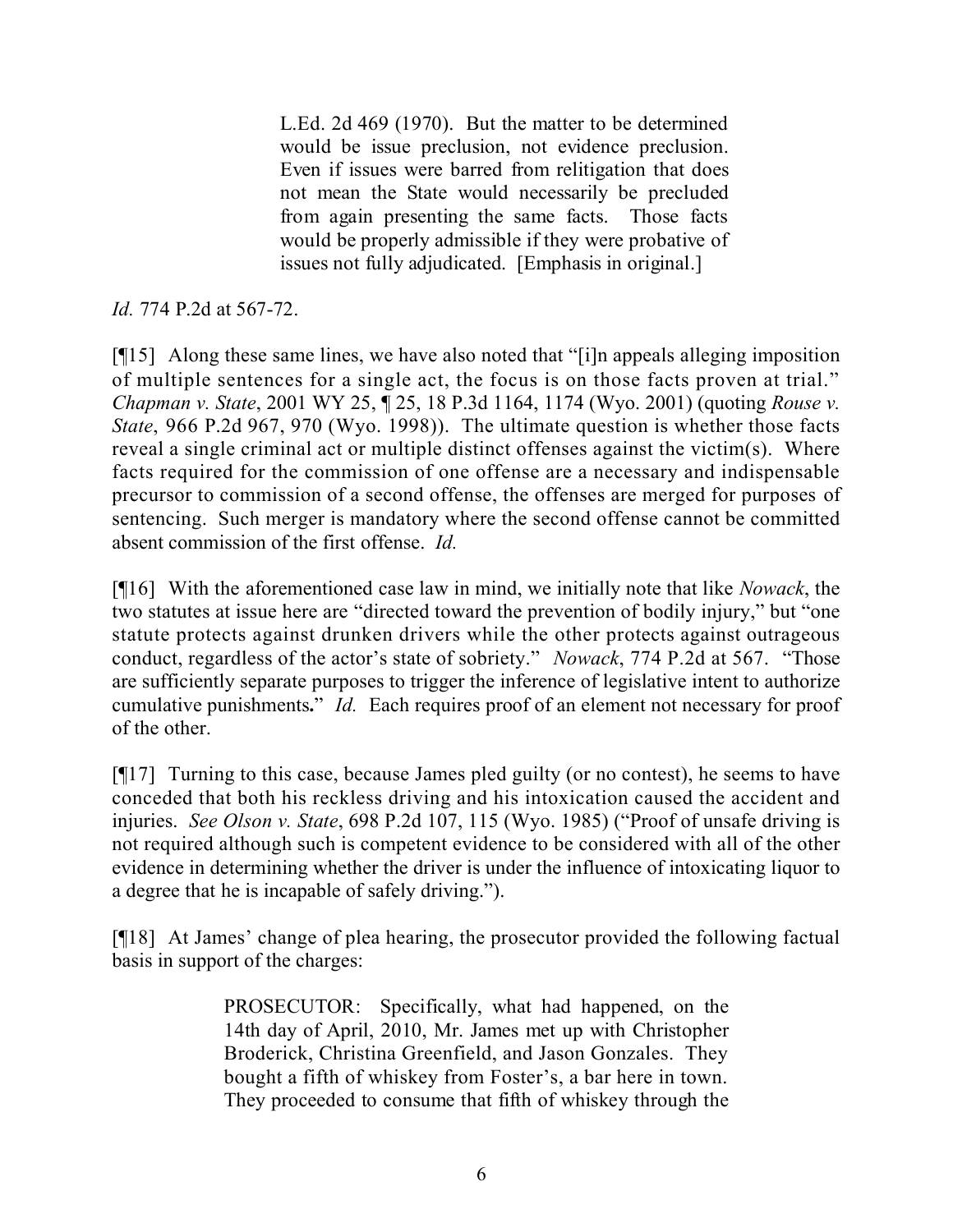evening. They all got into Mr. James' red Chevy Blazer, they drove out to Centennial, where they continued to party and drink alcohol.

They were driving back from Centennial to Laramie on Highway 130. They, again, were all in Mr. James' vehicle. He was driving. Ms. Greenfield was in the front passenger seat. Mr. Broderick was directly behind her in the rear passenger seat, and Mr. Gonzales was behind Mr. James in the driver's side passenger seat.

Mr. James was driving at the time erratically. He was swerving back and forth, according to Mr. Gonzales, flicking the lights on and off. Mr. Broderick put his seatbelt on because he was getting concerned about Mr. James' behavior. Shortly thereafter, Mr. James' vehicle, the red Chevy Blazer, left the road on the left [sic] shoulder. He then overcorrected, went across both lanes of travel, crossed onto the right [sic] shoulder, at that point, left the roadway, rolling twice, and the vehicle landed on all four tires.

During the rolling, Ms. Greenfield was ejected. She was later taken to Ivinson Memorial Hospital and Air Lifted down to the Medical Center of the Rockies. She had both of her arms fractured, severe head trauma.

Mr. Gonzales was also thrown from the vehicle, taken to IMH later, and also Air Lifted down to the Medical Center of the Rockies. He had a fractured hip, dislocated hip, and bruising of the colon.

Upon arrival, Trooper Carol, deputies, and EMTs found Mr. James behind the steering wheel – I'm sorry – slumped over as they approached him as Mr. James being belligerent [sic] at the time, interfering with the care of Mr. Gonzales and Ms. Greenfield. He noticed that Mr. James' eyes were bloodshot and watery. He could smell the odor of alcohol coming from Mr. James. He asked Mr. James if he had consumed any alcohol, to which Mr. James responded that the group of them had consumed roughly a fifth of whiskey. Mr. James later had a blood draw taken from him at IMH was [sic] sent to the Wyoming Chemical Testing Lab, came back with results of a .17 percent blood alcohol concentration shortly after [sic] time of the wreck.

The effects on the victim in this matter, Jason Gonzales, who is not in the courtroom today, he is wheelchair-bound for the remainder of his life is the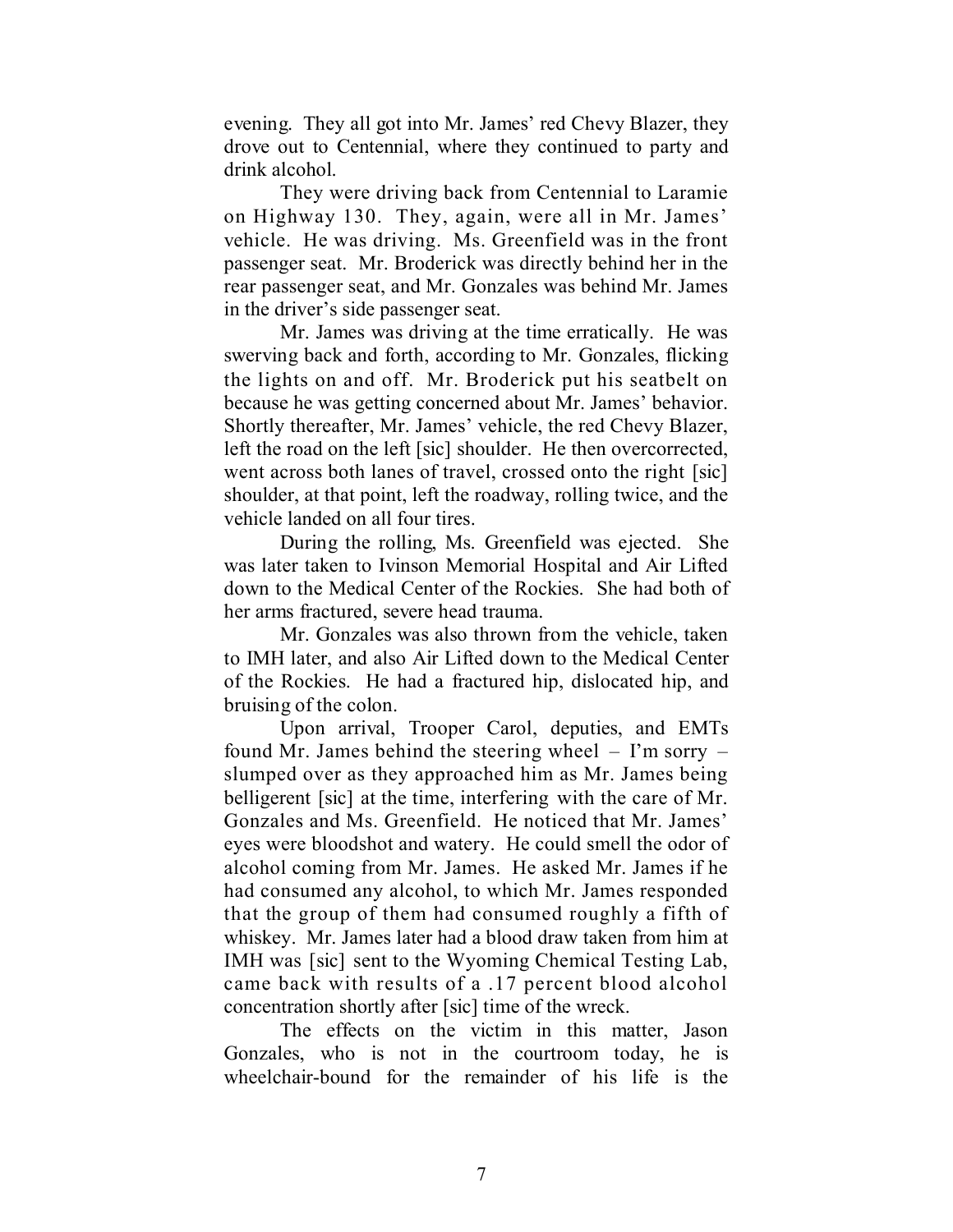expectation. He also has to take [sic] use of a colonoscopy [sic] bag.

Ms. Greenfield, who is in the courtroom today, has to utilize a cane. She has scars on both of her arms from the surgery she had to undergo. She also has brain injury that is expected to last for the rest of her life.

[¶19] The factual basis provided evidence of James' intoxication, as well as other evidence of erratic, dangerous, and irresponsible driving. James' guilty plea to the separate offenses concedes that both his reckless driving and his intoxication caused the accident and injuries. *See Olson*, 698 P.2d at 115 ("Proof of unsafe driving is not required although such is competent evidence to be considered with all of the other evidence in determining whether the driver is under the influence of intoxicating liquor to a degree that he is incapable of safely driving."). James' intoxication resulted in his failure to manage the road's challenges, the eventual rollover, and ultimately his passengers' injuries. Independent of his otherwise reckless driving, James was guilty of causing serious bodily injury while under the influence of alcohol. Thus, we conclude that James committed two separate and distinct criminal acts against each of his two victims, and that the district court appropriately imposed consecutive sentences for those separate offenses. The district court is affirmed.

[¶20] Before we close, we must attend to one final matter. Although not addressed by the parties, it appears the State charged the aggravated assault matter under both a "serious bodily injury" and a "deadly weapon" theory. *See* § 6-2-502(a)(i) and (ii). From our review of the record, we cannot determine if the State selected a single theory, and contrary to W.R.Cr.P. 32(b)(2)(C), the Judgment and Sentence does not indicate either way. Rule  $32(b)(2)(C)$  states in pertinent part that a judgment of conviction after a trial shall include "[a]n adjudication as to each offense including the name and statute number for each convicted offense and whether such offense is a felony or a misdemeanor." We therefore order that the Judgment and Sentence be corrected in this case to comply with Rule  $32(b)(2)(C)$ .

# **CONCLUSION**

[¶21] The convictions in this case should not have merged at sentencing, and the district court is affirmed.